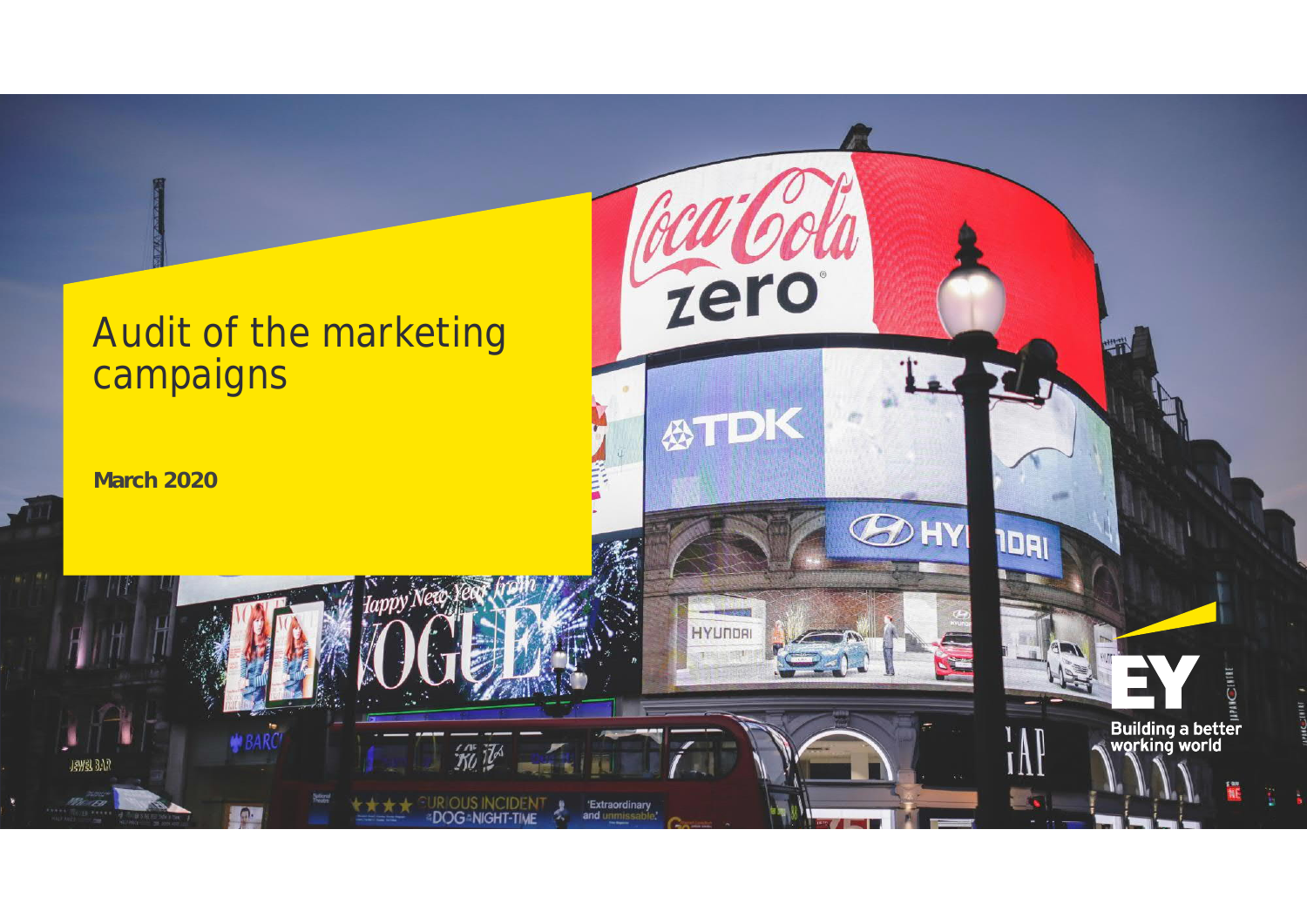## Problem

## Marketing campaigns happen but …

- Is marketing effective?
- Are we doing it right?
- Should we optimize it?
- Are we doing too much?
- Are we doing too little?
- Aren't we wasting money?
- Aren't we forgetting about something?
- Aren't we losing the opportunity?

### **Coronavirus / COVID-19:**

- Need for optimization of cash flow in order to survive / get back on our feet
- Need to develop brand equity and power
- Need to position the brand as responsible and help the community

# CFO vs CMO mindset

### Numbers vs Creativity



- How to find the middle ground?
- How to eradicate inefficiencies and not lose the important market reach?
- How to demonstrate the importance of marketing?

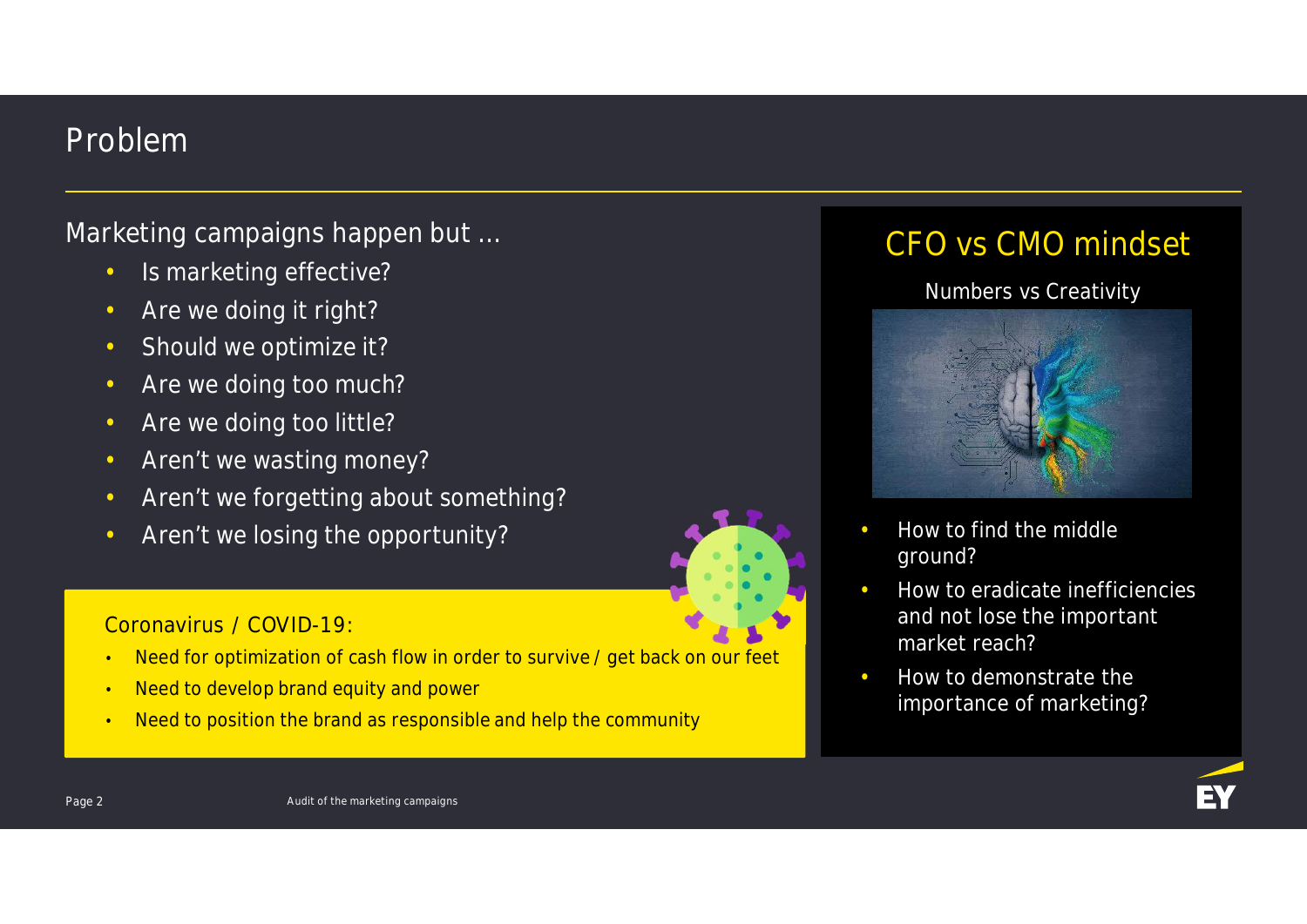# Solution - Audit of the marketing campaigns

Auditing the process of marketing campaign management



Auditing the factors of effective marketing campaign targeting



EY

Audit of the marketing campaigns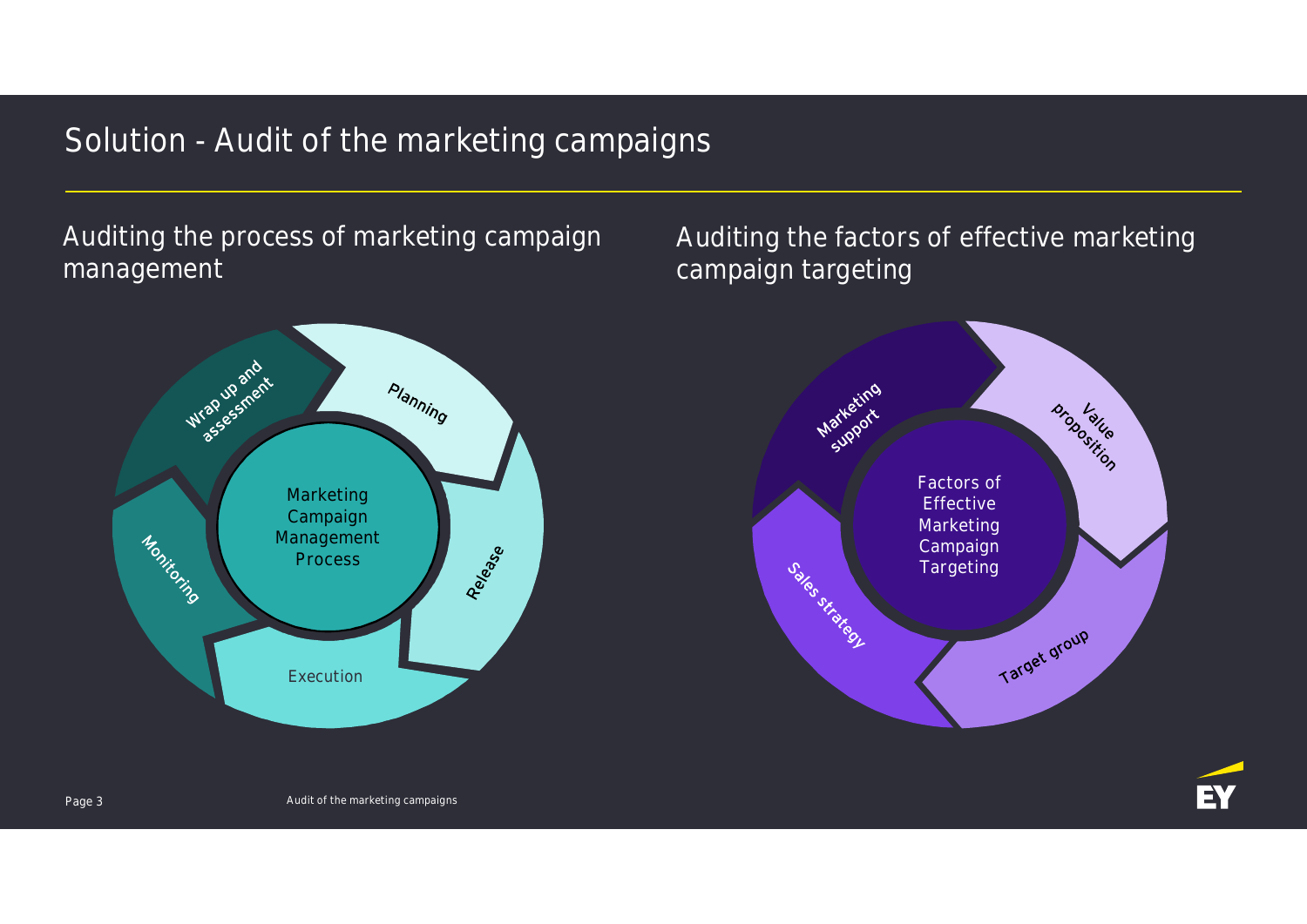Systematic assessment of a number of marketing campaigns across various distribution channels and market segments, thus ensuring the holistic look into the marketing processes

### **Inputs:**

- *Marketing plans*
- *Marketing budgets*
- *Organizational structure and responsibilities*
- *Approval workflows*
- *Communication plans*
- *Process maps*
- *Checklists*
- *Reports*
- *Tools*
- *Other*



### **Deliverables:**

- *Results of the assessment of each individual aspect of campaign management*
- *Results of the assessment of each individual aspect of targeting*
- *Recommendations for the processes, responsibilities, structure, reporting, workflow, communication and other*
- *KPIs recommended*
- *Industry best practices*
- *Actionable steps to improve the current state of the marketing campaigns*

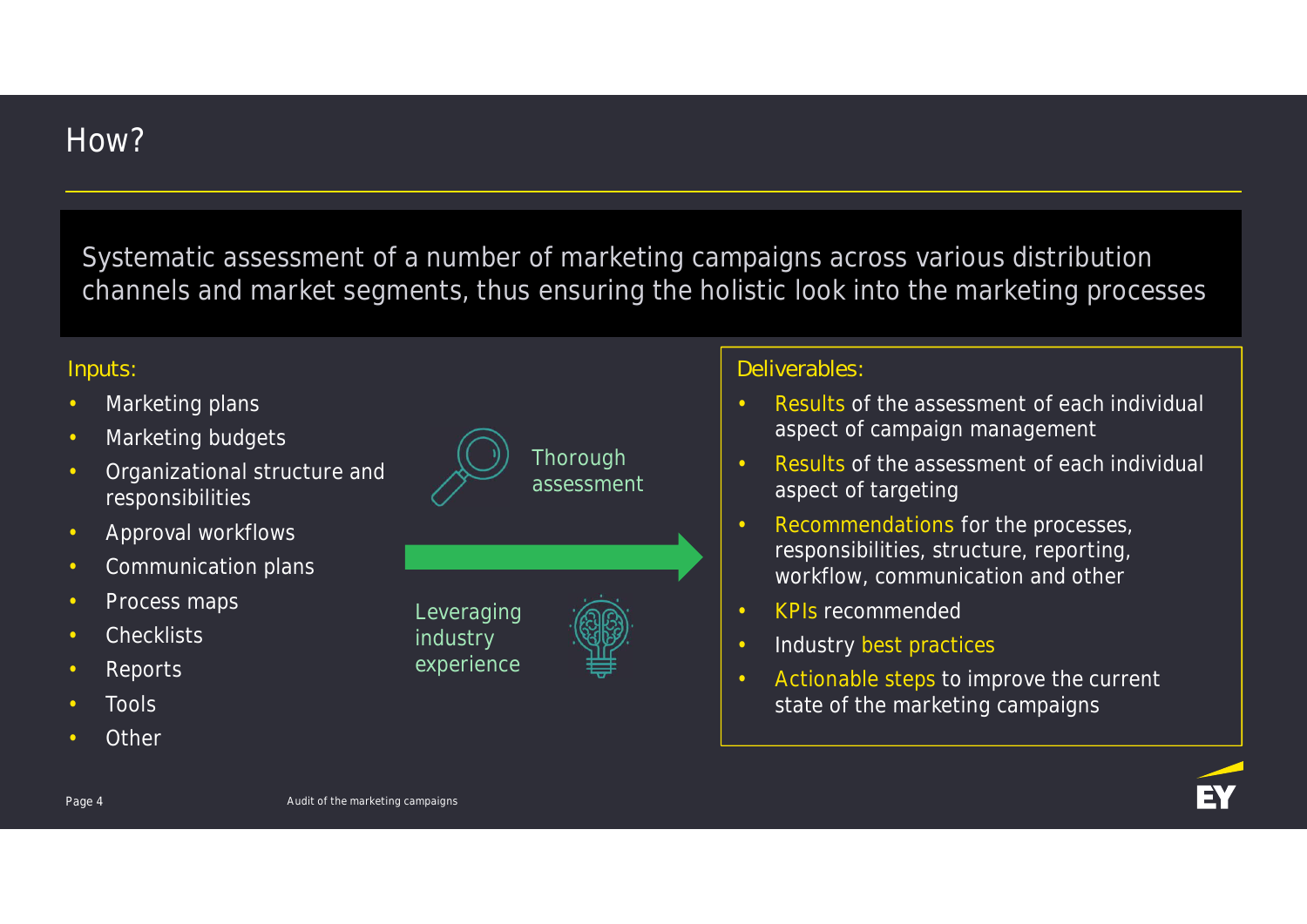## Aims

## Marketing Campaign Management Process

*The right process of campaign management will simplify and speed up the launch of the marketing campaign, increase the awareness and specify clear rules for the campaign creation and communication*

#### Focus on:

- Campaign plan creation, prioritization, alignment with the strategic goals
- Go to market strategy creation, briefs preparation, campaign tools
- Follow up methods
- Use of piloting/testing
- Monitoring and reporting, continuous evaluation, tools for quality improvement
- Results explanation
- Responsibilities and workflow

## Factors of Effective Marketing Campaign **Targeting**

*Targeting done well increases success and effectivity of the marketing campaign and thus leads to sales growth and increase of customer satisfaction.*

#### Focus on:

- Value proposition creation, its alignment with the campaign plan and overall strategy, rules within the campaign
- Definition of the target group, customer insight, rules of the cross-check of the customers, rules for customer contacting, rules for the selection of the right channels
- Sales strategy, selection of the sales channels, lead / pipeline management
- Marketing support, marketing materials preparation, trainings, promotional leaflets, communication strategy

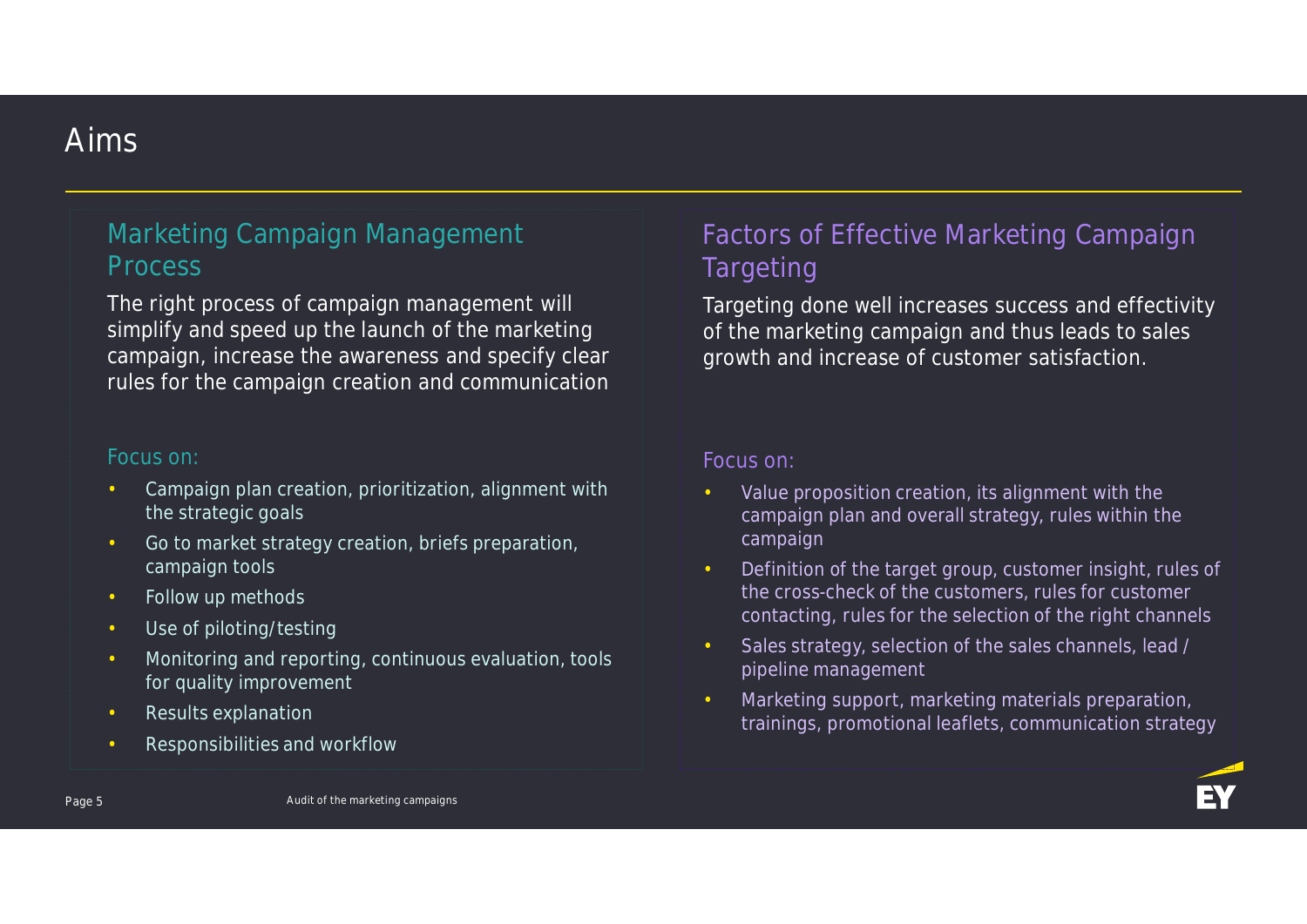## **Contacts**



### Lenka Vaněk Head of Consumer Product & Retail Consulting email: lenka.vanek@cz.ey.com tel: +420 602 481 239



### Lenka Veselá Senior Consultant email: lenka.vesela1@cz.ey.com tel: +420 730 191 807



### Kristýna Vodičková

**Consultant** email: kristyna.vodickova@cz.ey.com tel: +420 730 191 760



## Ľubica Lakatošová **Consultant** email: lubica.lakatosova@cz.ey.com tel: +420 730 729 385